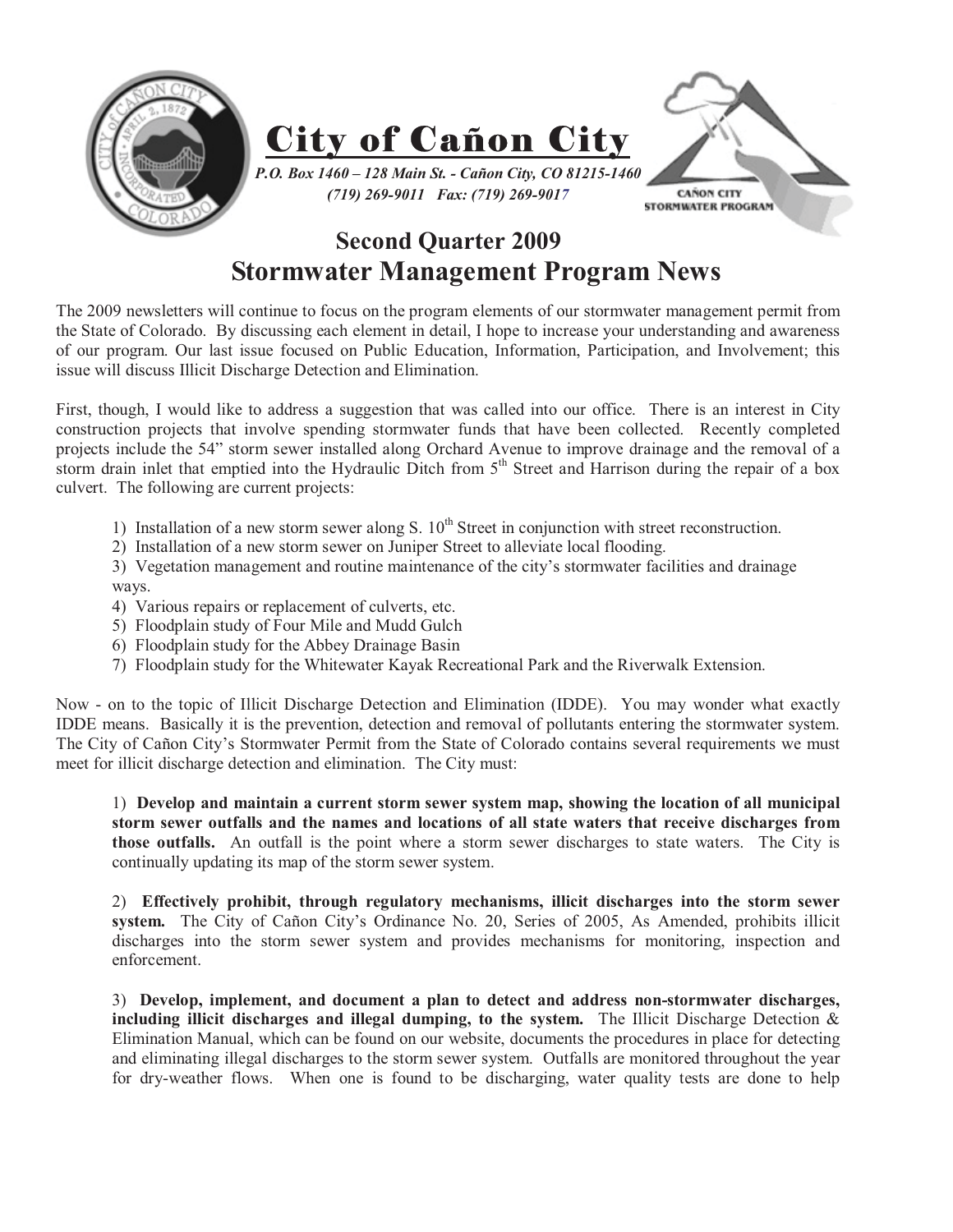determine the source and steps are taken to stop the discharge. The Stormwater Hotline, 276-5265, also provides a valuable tool for anyone to report illegal dumping.

Anything entering the stormwater system other than pure stormwater runoff is considered a pollutant, but some discharges are allowed. These can include lawn watering or irrigation, ground water, individual residential car washing, water from fire fighting activities and street wash water. Examples of discharges that are not allowed include, but are not limited to:

 $\infty$  Chemicals, petroleum products, paint, varnishes, solvents, automotive fluids (oil, grease, transmission fluid, antifreeze), pesticides, herbicides, fertilizers and cleaning products.





- Non-hazardous liquid, solid and yard waste.
- Hazardous materials, sewage and dissolved metals.
- Trash, food wastes, pet wastes.
- Landscaping materials, sediment, lawn clippings, leaves or other yard debris.
- $\infty$ Construction wastes including concrete.
- $\infty$ Any material that is considered harmful to humans, animals or aquatic life and its habitat.

You may also wonder why these substances are not allowed to enter the stormwater system. The stormwater system, unlike the sanitary sewer system, does not deliver the runoff water to a treatment plant before it is released to the river. Stormwater goes directly to our waterways without any treatment, thereby delivering anything it has picked up along the way directly into them. Polluted stormwater can have many adverse effects on plants, fish, animals and humans. Some of these include:

- Excess sediment in the water causes cloudiness which can make it difficult or impossible for aquatic plants to receive the sunlight they need to grow. It can also build up in waterways making navigation difficult.
- $\infty$  Nutrients from decaying biological material (leaves, garbage) can cause algae to bloom excessively. As the algae dies off, they sink to the bottom and decompose in a process that removes oxygen from the water. Fish and other aquatic organisms can't exist in water with low oxygen levels.
- Bacteria and other pathogens can wash into water bodies causing health hazards.
- Debris and garbage in water bodies can choke, suffocate or disable fish, turtles and birds. Plus it makes the water unfit or less enjoyable for recreation.
- Chemicals such as insecticides, pesticides, paint, solvents, oil and automobile fluids can poison aquatic life. Animals and humans can become sick or die from eating affected fish and shellfish or from ingesting polluted water.
- $\infty$  Many water bodies are used as sources for drinking water. Polluted stormwater can increase the cost of treatment and use of chemicals to make our drinking water safe. This increased expense is eventually passed on to our customers, something none of us like to see.

4) **Train municipal staff to recognize and appropriately respond to illicit discharges.** Appropriate city employees are trained on an ongoing basis and as needed.